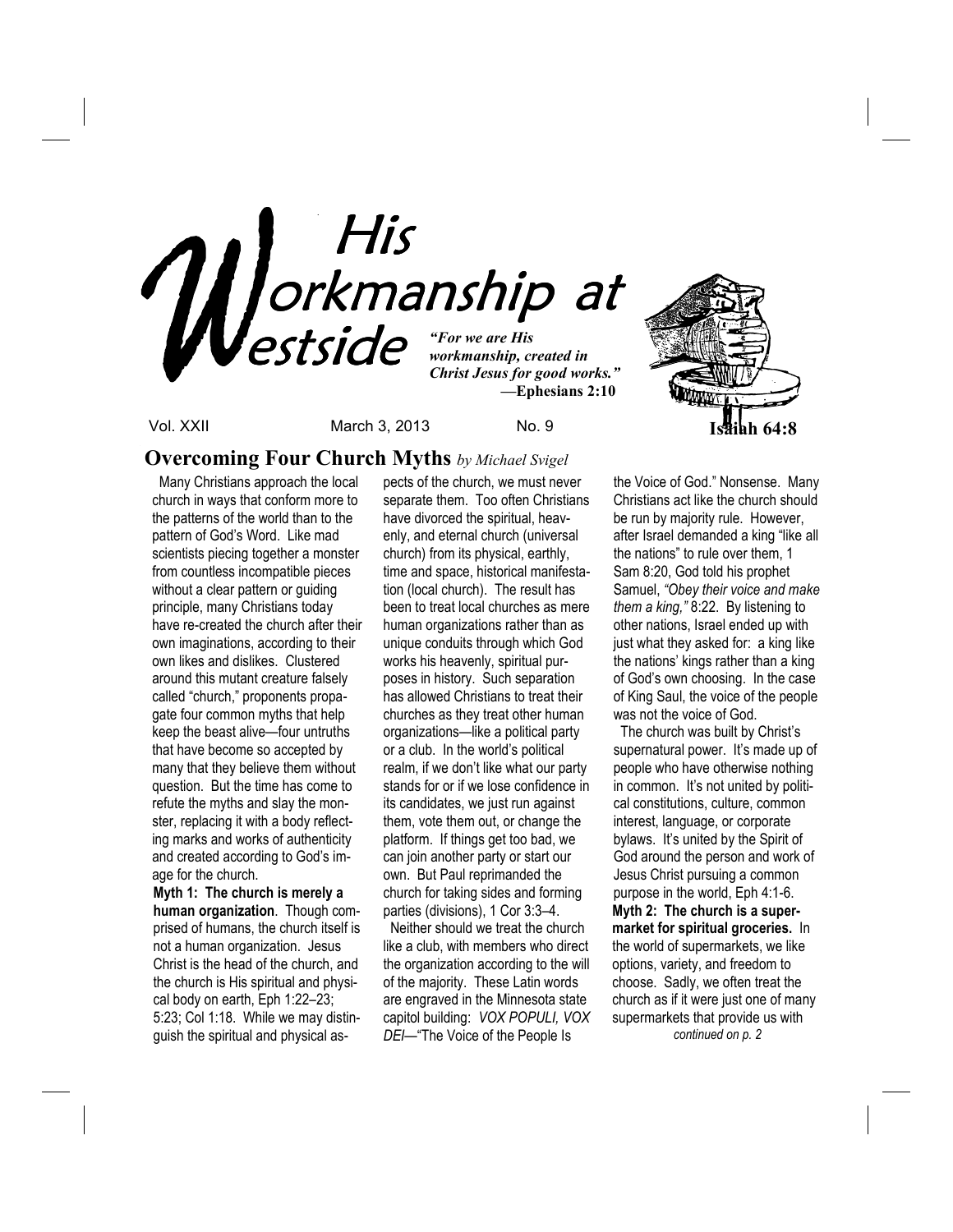### *"I write so you may know how you ought to conduct yourself in the house of God, which is the church of the living God, the pillar and ground of the truth."* **—1 Tim 3:15**

spiritual groceries. Consequently, we're living in a culture that regards church shopping, hopping, and dropping as normal.

 Our supermarket mentality and the plethora of differing churches make our modern situation both unique and dangerous. We never seem to find just the right church, and this dissatisfaction can lead to a never-ending church shopping spree. I once knew a student who, after six months of living in Florida, still hadn't settled down at a local church. Each Sunday he would try out a different church, then move on to another the next Sunday. He began following a wellknown preacher who preached at a different church each week. So, like a groupie following a rock band, this wandering lad followed that celebrity preacher from church to church. His example is of an indefinite church shopping spree turned into an extreme case of church hopping. This stunts our growth as Christians. God intends us to bump against each other in order to learn to get along with diverse brethren and to love them. We cannot built relationships without time together and time to learn to love people whom we may not initially like, Eph 4:11-16.

 Church dropping is most disturbing. This is the practice of quitting church altogether, staying home Sunday mornings to watch preachers on TV or to listen to worship services by radio or podcast. This believer has not learned the basic principles of the church and tries to live a life in Christ outside a living local, physical church. We see this trend in the so-called "virtual church," where phony relationships are forged in simulated online communities without real,

physical, body and soul commitment. Our relationship to a local church is like our relationship to a family. It's a covenantal relationship designed for the purpose of building each other up and exhorting each other to love and good works, Heb 10:24-25; Rm 14:19; 1 Thes 5:11. If we look at our commitment to the local church through the lens of a covenant oath, the picture isn't pretty. The solution? Start treating the local church less like a shopping mall and more like a family, less like a convenience store and more like a covenant to God. **Myth 3: The church is just a gathering of a few believers.** Several years ago when some of my friends and I prayed over our food at a fastfood joint, two scraggly men approached from across the restaurant and introduced themselves as a church. They explained that, after visiting all the churches in the area, they decided that none of them was preaching the true gospel, so those two men got together and decided, "We'll be our own church." There they stood, like the Lone Ranger and Tonto, grinning triumphantly in the bright fluorescent light, obviously proud of their do-it-yourself church. Today some Christians have dropped out of local churches in favor of "home churches" or "family church." While the concept of a church meeting in a home has Biblical and historical precedence, Rm 16:5; 1 Cor 16:19, many times an organization that calls itself a "house church" today is not a church at all, but just a bunch of disgruntled believers who couldn't (or wouldn't) make it work in an established local church.

 Let's be clear. A Bible study is not a church. It's a Bible study. Getting

together in the home for prayer is not a church. It's a prayer meeting. A chorus of Christians who meet to sing hymns is not a church. It's a singalong. A man opening the Bible and preaching to a willing crowd is not a church. It's an exercise of free speech. A gathering of saints for eating and gossiping (often misconstrued as "fellowship") is not a church. It's a party. From a Biblical, historical, and theological perspective, an authentic church must consist of certain marks and works. Essential marks of a local church include: **•** *Sound doctrine***:** the proclamation of the central truths of the faith regarding God, the person and work of Christ, and salvation, Jn 7:17; Ax 2:42; 14:22; 16:5; Rm 6:17; 16:17, 26; 1 Cor 16:13; 2 Cor 13:5; Phil 1:27; Col 1:23; 2:7 1 Tim 1:3, 10-11; 4:1, 6, 13-16; 6:1-5, 10; Tit 1:13; 2:1, 7, 10; 3:15; Jude 3; 2 Jn 10. **•** *Order***:** well organized, orderly worship and work; the positions of Biblically qualified and properly appointed leaders,1 Chr 15:13; Ps 37:23; 50:21; Is 9:7; 1 Cor 14:40; Col 2:5; Tit 1:5. **•** *Entrance and communion***:** baptism into Christ and His body as entrance into His covenant, and the Lord's Supper as sustained fellowship between God and among Christians, Rm 6:3-11; Gal 3:16-17, 26-29; Mt 26:28 (Mk 14:24); 1 Cor 11:25; Heb 8:6-13; 9:11-22; 10:14-18, 12:22-24; 13:20-21 (cf. Deut 29:12). Besides these three marks, four essential works of a church include: **•** *Evangelism***:** gathering others to God by the gospel of salvation by grace through faith in Jesus Christ, Mt 24:14; 28:18-20; Lk 24:47; Ax 4:29; 5:42; 8:4, 12; 10:36, 42; 13:38; 14:2, 15; 17:3; Rm 1:15-17; 16:25-27; 1 Cor 1:18-23; 15:1-4; Gal 1:6-9; 1 Thes 2:9; 1 Tim 3:16;  *continued on p. 3*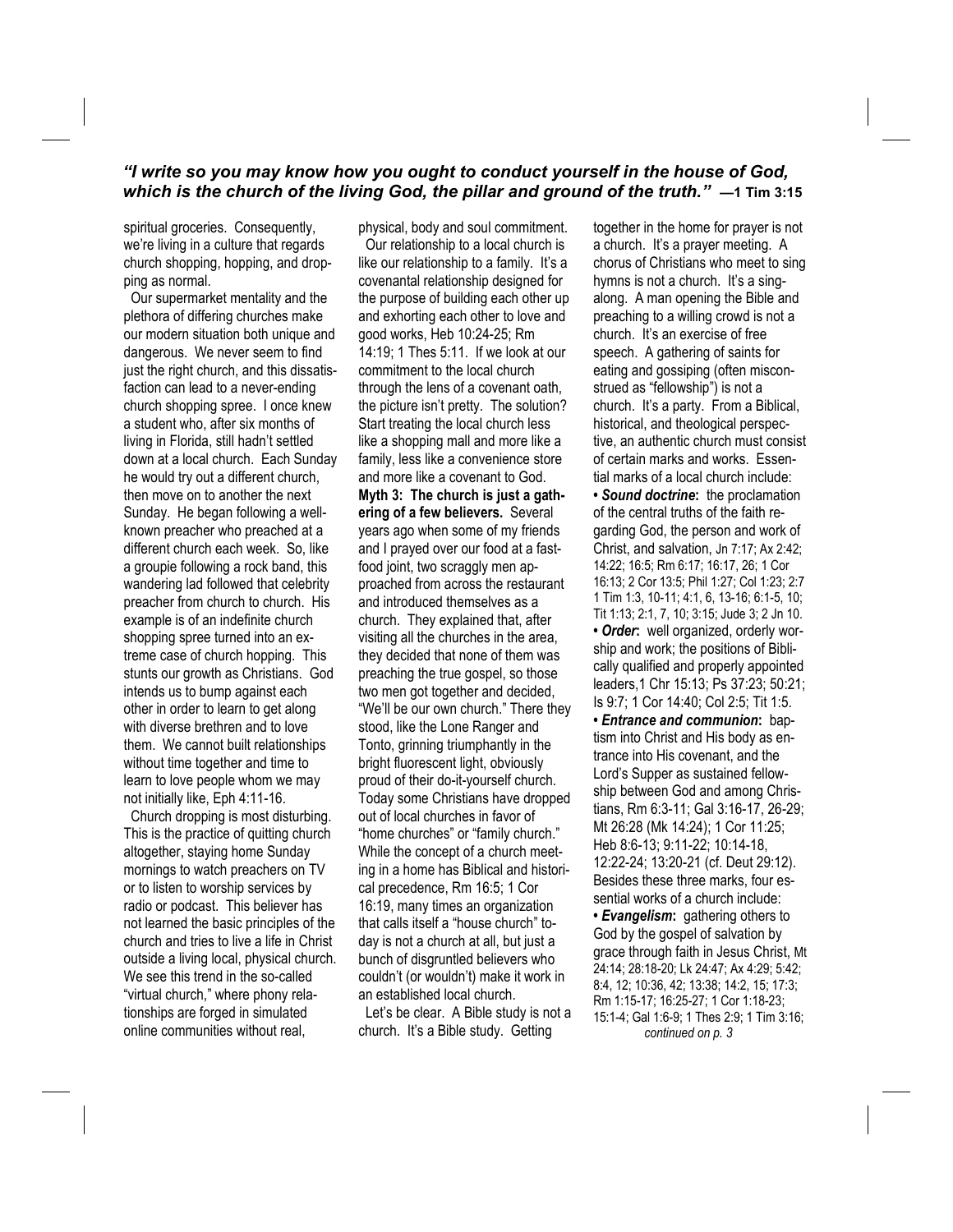

**4 Church Myths,** *from p. 2* Tit 1:3; 1 Pet 1:25.

**•** *Edification***:** equipping believers to grow toward maturity in Christ through teaching and discipline of a genuine community, Ax 9:31; Rm 15:2; 1 Cor 14:3, 12, 26; 2 Cor 12:19; Gal 5:13; Eph 4:12-16, 29; 1 Thes 5:11; 1 Tim 1:3-4. **•** *Exaltation (worship)***:** glorifying God through adoration and praise, Jn 4:21-24; Ax 2:46-47; 11:18; 20:19; 21:20; 26:7; Rm 12:1, 11; 15:6-11; 1 Cor 6:20; Eph 1:12; Phil 1:11; 3:3; 1 Thes 1:9; Heb 2:12; 9:14; 12:28; 13:15; 1 Pet 4:14-16.

**•** *Extending help to the needy (benevolence):* helping the poor, especially needy Christians; relieving the afflicted, Mt 25:31:46; Ax 2:45; 4:35; Rm 12:13; 15:26; 2 Cor 9:12; Gal 2:10; 6:9-10; Eph 4:28; 1 Tim 6:17-18; Tit 3:14; Jas 2:16; 1 Jn 3:17.

 These marks and works not only place a church firmly on the foundation of the New Testament, but they also connect every true local church historically to the first church of Christ, founded by the apostles in Acts 2. All true churches worldwide are united in glorifying God through building towards God and building out and building up the body of Christ. True local churches are part of something bigger than themselves.

**Myth 4: The church is optional.**  You've probably heard the words

# Discipleship Here At Home

"church is optional" said about (or by) a person who has confessed Christ but who is not part of a local church. Individual stories vary. Some people were beat up by an abusive church. Others were forced into church by their parents and finally got out from under their thumb when they left home. Some slid into a sinful lifestyle, and the church was too convicting in its teaching. I don't know many Christians who would neglect involvement in a local church to such an extreme, but most people I know place a much lower value on the local church than the Bible does.

 Part of the problem is our mystical, individualistic view of the spiritual life. Many of us have been misled into thinking that our spiritual health depends entirely on a direct personal relationship with God—that the key to spiritual growth is a private quiet time that somehow summons the Holy Spirit and washes away our sins. While we should accept the importance of personal spiritual disciplines, they are only part of God's plan for spiritual health and growth. To grow in Christ, believers need each other. In fact, God gave us our individual spiritual gifts for the growth of the local church, 1 Cor 12:7. As radical as this may sound to those participating in an individualistic, me-theistic cultural evangelicalism, we must reject the idea that God-directed spiritual growth can occur outside a covenant commitment to an authentic local church. We should prayerfully consider each decision we make regarding our local churches—from joining with, assembling, and working with a church to our level of involvement and decisions regarding departure. If we seek to honor Christ and demonstrate genuine love for our brothers in Christ, the Lord will guide us in wise, prudent, and godly decisions regarding our participation and fellowship in a local church.

**PRAY FOR healing, protection, help, and comfort here & away Mark Campbell**—at St. Anthony's after hitting head on concrete in a fall; pain management for headaches, ear aches **Matt Reames**—had spinal tap last Tues to drain fluid from his brain (hydrocephalus) which causes headaches, blurred vision; waiting for VA to insert shunt; had accident that totaled his truck mid-Feb **Madge Wallace—**lung cancer spreading **Gary Boyd**'s sister **Gail Storatz**—cancer; in hospital Tues for transfusion (low platelets) and to drain fluid in her lungs **Brittany Tope**'s mother **Gayle Shrull**  —return of breast cancer; radiation **Rocco Sangellino Jr., Brielle Kosik, Christian Savarese, Logan Corry** breathing better, but still low oxygen; Rocco isolated because of low immune system

 **CHRONIC CONDITIONS Logan Corray; Rocco Sangellino Jr; Addison Tope; Pat Wilkes**—asthma **Autumn Hadders—**epilepsy **Pearl Chapman**—leg pains; pancreatitis **Nell Free—**heart; spinal pain **Kirk Johnson—**worsening MS; housebound in cold weather and needs help **Menards—**age; **Lloyd**, diabetes; **Virginia,** BP; now legally blind from rapid macular degeneration **Sandra Perry**—neuropathy from diabetes **Cheryl Reames**—diverticulitis; fibro *+#+#+#+#+#+#+*

*Rejoice* The **Reameses** have a new grandson, **Gabriel Wilson,** born 2/18. **Cheryl** is in FL with the Wilsons for one more week. **Mina Gonzalez** has a new grandson, **Ezana Fedencio**, born 2/22. *Job concerns* **Andrew Tope** and **Frank Savarese** are seeking jobs. **Menards'** son is out of work. *Expecting* **Marie Carlson**—-July 1 girl *Travel* Justin Hambrick is in CA.